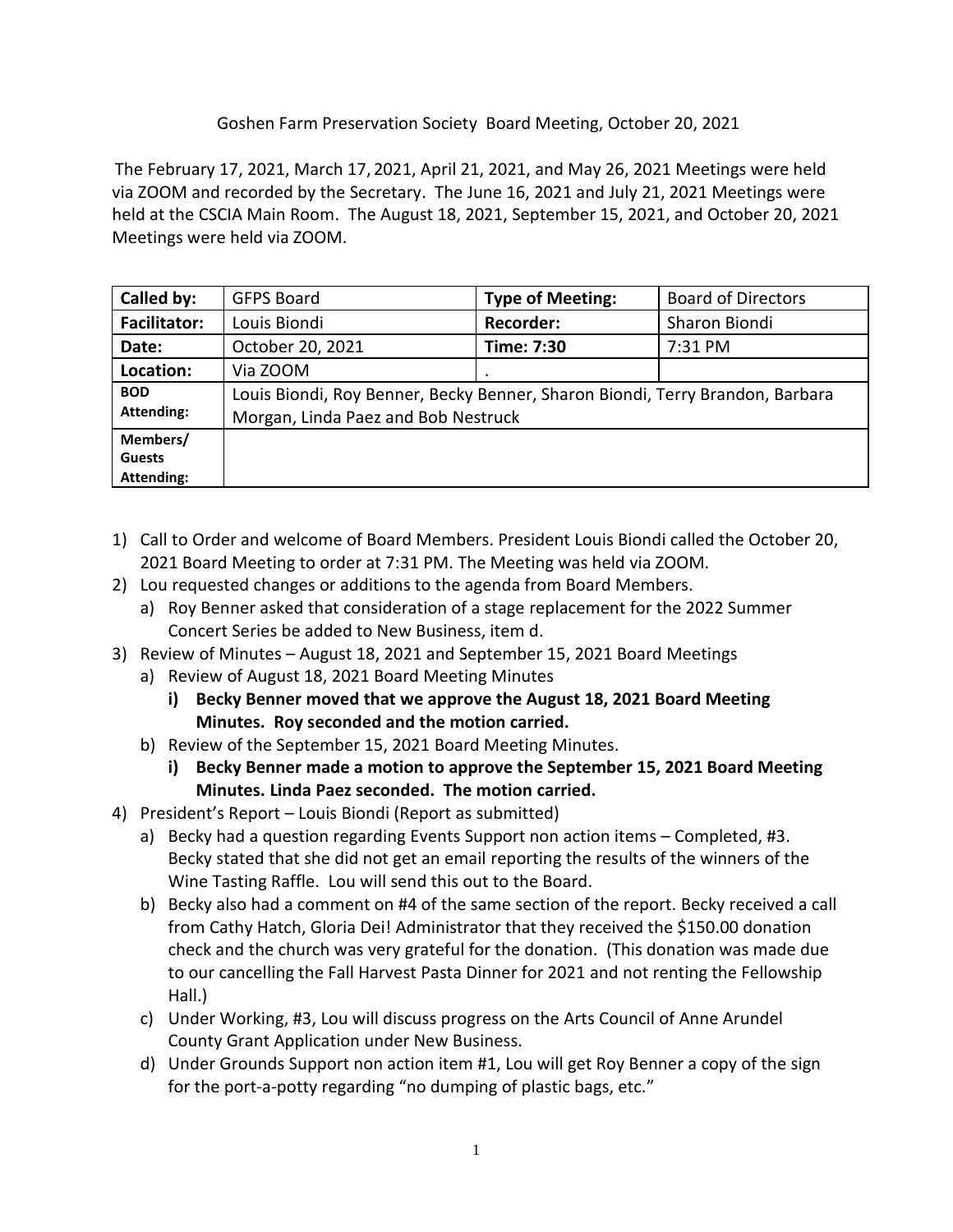- e) Under "Building & Maintenance and Financial Development", Lou had some updates and additions to items in this section.
	- i) Under item 1.2, Lou added that our 2020 Maryland Capital Grant was approved at the Public Works Meeting held on 10/05/2021. Lou then sent Alexis Dukes an email yesterday (10/19/2021), asking her for the dates for submitting and committing expenses for the 2020 Maryland Capital Grant Project for approval from Bureau of Public Works. Ms. Dukes response will determine whether GFPS will need to ask for an extension for this grant.
	- ii) Lou added to item 1.3, that he needs to follow up with Peter McConaughy to find out if Amy Taylor had sent Peter the cad-cam software she had used for her architectural drawings, the waiver allowing use of the drawings and whether the software was compatible with the cad-cam software that Peter was using.
	- iii) As relates to item 1.5, Lou spoke with John Gaver about GFPS Member volunteers helping to pull up the floors for access to the crawl space. John wanted to know if volunteers would be covered by GFPS liability insurance for this work (under his supervision). Lou will check with our insurance agent regarding our coverage for this work.
	- iv) Lou added to this same section, item 1.6. He forwarded a draft for the RFP for sealing the Farm House to the RFP Committee Members, Roy, Becky and Erik. He thanked all three for their quick support and input.
- f) Lou reported that Cape Ace Hardware's "round-up" for GFPS during the month of September and extended to the  $10<sup>th</sup>$  of October brought in \$4,798.95. The Board was amazed! He also reported that Owner, Melissa Wade (being the community spirited person she is), is going to match \$4,000.00 of the "round-up" total for a grand total of \$8,798.95.
- 5) Vice President's Report Erik Wallace (Provided under separate cover) a) Erik is on travel for several weeks.
- 6) Treasurer's Report Christy Folderauer (No Financial Report submitted)
	- a) Christy called Lou to let him know that Sharon Smith, Christy's QuickBooks expert, lost her husband suddenly last week. Sharon Smith will be dealing with personal responsibilities and will not be able to work with Christy for at least a month to input data into the QuickBooks Accounting System.
	- b) Lou stated that in December the Board will set up one or two special Meetings to review and approve all the financial reports for 2021.
- 7) Committee Reports
	- a) Building & Maintenance (Vacant)
	- b) Communications Barbara Morgan (Report as submitted)
		- i) In addition to her report, Barbara discussed that she included Melissa Wade and yheCape Ace Hardware' "Round-up" event in the Caper. This part of the article was submitted before GFPS knew the total donation from the "round-up" and Melissa's match of \$4,000.00. Melissa asked Lou if we could have a photo of her cashiers and managers who promoted the "round-up" for GFPS in the next Caper. Barbara will work out a date and time for Board Members and Melissa's employees to be photographed at Cape Ace Hardware. Barb stated that she has to have the photo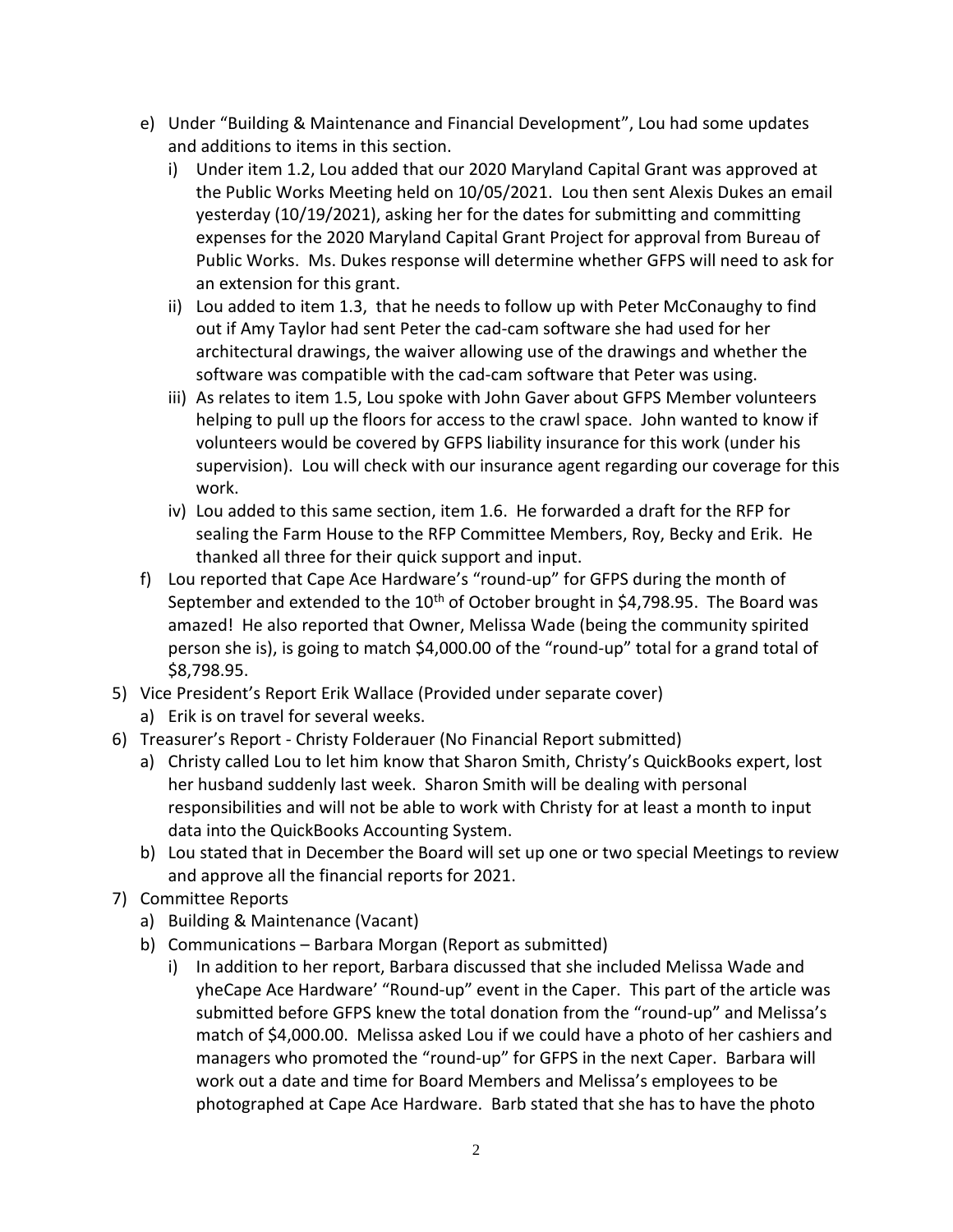and write up to the Caper by November  $12<sup>th</sup>$  so the photo needs to happen soon. Lou suggested that Barbara work out the date and time with Melissa and those Board Members who can attend, will. Lou would also like to have a picture of Melissa Wade receiving the Corporate Sponsor Plaque for Cape Ace Hardware's support and donations in 2021.

- ii) Barbara sent a request to Minute Man Press for a quote to print the updated book, Goshen Farm. Lou will need this quote for his Arts Council of Anne Arundel County Grant Application. She is also contacting Joan Machinchick to see if she will help with the lay-out of the book
- c) Educational Outreach Committee Terry Brandon (Report as submitted)
	- i) Terry stated that he wanted to add that he will be converting the Hoop House into growing everything hydroponically. Therefore, there will be no food donations in the near future. He hopes to be increasing production with this hydroponic conversion. The last two vegetable deliveries were October  $6<sup>th</sup>$  to Salvation Army Community Outreach Director, Trish Harley, for distribution to low-income families in Annapolis and on October  $21<sup>st</sup>$  to My Brother's Pantry.
	- ii) Lou is hoping to work on some articles related to the food donations supported by the work in the Hoop House to the press, once the hydroponic conversion is completed. Lou asked Barbara if she has time to do the research regarding what newspapers might be able to run these articles and if not, send him an email and he will do the research. **(Action Item:470-10-21)**
	- iii) Lou mentioned a section in Terry's report about forming a partnership with the Asbury Broadneck United Methodist Church (ABUMC). Lou feels that if we get the grant to redo the Goshen Farm book, ABUMC would be great resource for rewriting sections of this book. Lou stated that if Terry or Linda reaches out to ABUMC, Lou would like to be involved. Terry also thought this would assist in his idea about GFPS sponsoring talks at the Broadneck Library about slavery on the Broadneck Peninsula.
- d) Events Erik Wallace (Report as submitted)
	- i) Erik sent dates for Board Meetings and events for 2022. The Board referred to both schedules and discussion ensued.
		- (1) Java and Jazz/Tea and Tunes March 13, 2022 (3-5) Clubhouse Lou suggested that we add a 50/50 raffle to this event.
		- (2) Spring Open House April 23, 2022 (10am-4pm) Goshen Farm
		- (3) CSC Strawberry Festival June 4, 2022
		- (4) Annual Wine Tasting/Silent Auction August 20, 2022 (4-7) Clubhouse or Goshen Farm
		- (5) Fall Open House September 17, 2022 (10am-4pm) Goshen Farm
		- (6) Annual Harvest Pasta Dinner October 15, 2022 (5-7:30pm) Gloria Dei!
		- (7) \* Maryland Day Event (Four Rivers Heritage Area endorsed event)- March 25-27, 2022 Goshen Farm Board will discuss whether to participate.
	- ii) Board Meeting Dates: March 13, 2022 was corrected to March 16, 2022, June 22, 2022 was corrected to June 15, 2022, August 24, 2022 was corrected to August 17, 2022, and November 23, 2022 was corrected to November 16, 2022. The remainder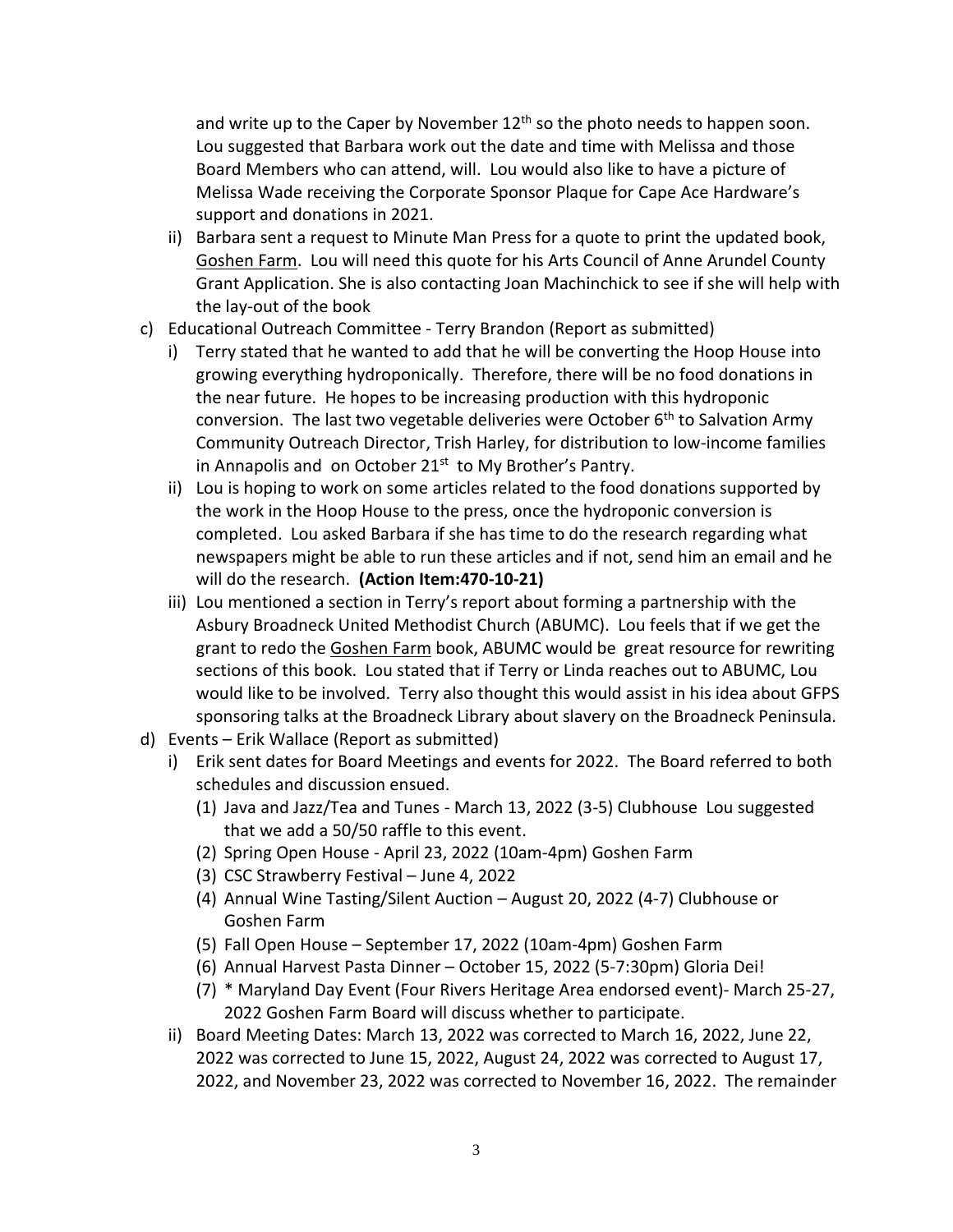of the Meeting dates were correct. The meetings will be held in the Main Room of the CSCIA Clubhouse. Becky will send these changes to Erik in an email.

- e) Financial Development Lou Biondi (Report included in President's Report)
- f) Garden Bob Nestruck (Report as submitted)
	- i) Dave Shoemaker donated an action hoe, a corded hedge trimmer and a batteryoperated string trimmer to Goshen Farm.
	- ii) Tracy Smith and Diane Kinsley have been making jalapeno sauces that they hope to sell to the GFPS Membership for the holidays.
	- iii) Tracy has about 50 luffa squashes maturing in the Henson-Hall Slave Garden that she hopes to sell at the Spring Open House.
	- iv) Lou referred to Bob's researching weather stations. One that Bob found can link to the Weather Underground (part of the Weather Channel). If we can get this link on our website, we may want to consider finding a sponsor. Bob and Barb will find out if this can be done on the website. **(Action Item: 471-10-21)**
- g) Grounds Roy Benner (Report as submitted)
	- i) Roy reported that he took the stage apart and gave the usable parts back to Scott.
	- ii) He was also doing some clean up at the Farm and found that some of the Sharing Gardeners are putting tomato cages and other things behind the Sharing Garden area in the woods. Roy hauled these off to the dump. Bob will notify the Gardeners on the new Sharing Garden Facebook Page and through an email that Goshen Farm has a "carry in-carry out" policy and they need to take discarded gardening items home to dispose of. **(Action Item: 472-10-21)**
	- iii) Roy also hauled away debris from what was the back room of the Tenant House when that room was demolished. This debris found its way into the large dirt pile south of the Apiary where the bull dozer pushed it. Roy planned to spread this dirt to level the area for the Nature Play Space. With the help of Mark Shultz who donated the use of a Skid Steer Loader on October 16<sup>th</sup>, Roy was able to spread the fill dirt where needed (minus the debris).
	- iv) Lou thanked Roy for the detail in his report. He was able to use some of this information in his recent grant application.
- h) History & Research Scott Powers (No report submitted)
- i) Membership -Becky Benner (Report as submitted)
	- i) Since 2012 Becky stops the new Membership total at the end of August (as we decided by Board agreement that if a Member joined in September through December that membership would be valid through the next year.) So in actuality, counting these carryover Members, we have 235 Membership Units for 2021 as of this Meeting.
	- ii) Becky reviewed all the event dates with the Board as she has to turn these dates in to Leslie in the CSCIA office on this Friday for the CSC Calendar.
	- iii) Becky asked if we were going to hold the Wine Tasting/ Silent Auction (August 20, 2022) at the CSCIA Clubhouse or Goshen Farm. Lou asked if Becky, Roy or Bob can get the rental price for the 20' by 40' tent rented by the Tester Family. Lou suggested that we go for it. Becky stated that when it goes in the CSC Calendar it will say Wine Tasting – Goshen Farm. Becky stated she can talk to Leslie at the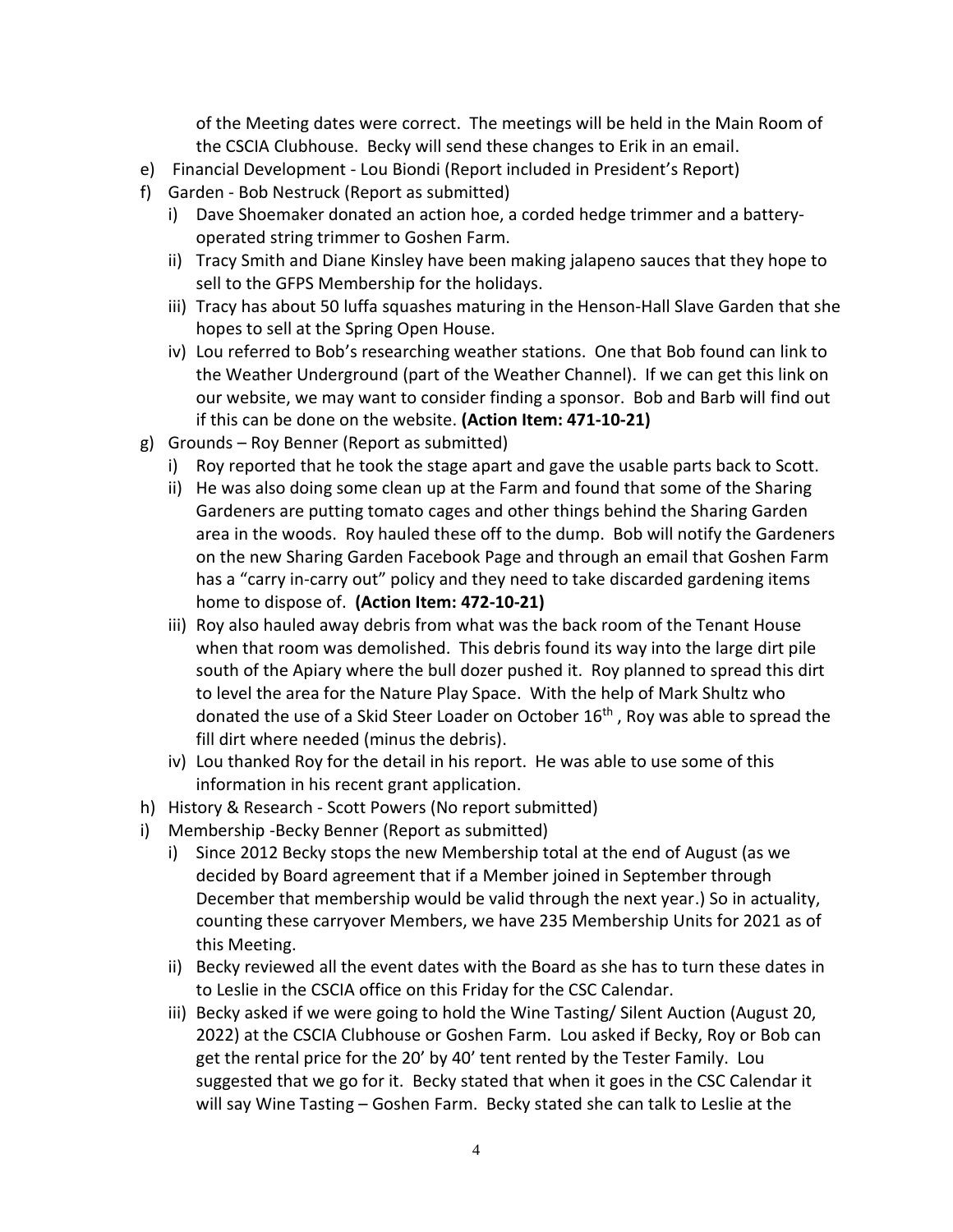Improvement Association to ask if we can put a deposit on the Clubhouse as well. **(Action Item: 473-10-21)** That will give us time to know which location will be feasible.

- iv) Becky reported that GFPS and one other Cape St. Claire recognized organization were recognized as organizations in "good standing". As a result, GFPS will not have to pay a usage fee for 2022 or a cleaning fee for Java and Jazz/Tea and Tunes.
- v) Roy reported that the 30' by 50' tent was \$950.00 for the rental. Bob reported that a 20' by 40' tent would cost \$1,500.00 to purchase. The Board will consider both options for the Wine Tasting/Silent Auction event if held at the Farm.
- vi) Terry brought up the Maryland Day Event and whether we will hold an event at the Farm. Discussion ensued. Lou and Becky stated that as we are now a member of the Four Rivers Heritage A (FRHA)rea it would be a good thing to participate. He also stated that if we let Carol Benson, Executive Director of know that we have too much on our plate in 2022 to participate due to the Farm House construction project, she would understand. Linda suggested that we could advertise to our Members the Maryland Day Weekend events being held at the Four Rivers Heritage Sites and support the FRHA in this way.
- j) Members at-large
	- i) Linda stated that she had not heard back from Tresa Ballard at AACC so Linda left another message but has not yet heard back from Tresa.
	- ii) With regards to locating information on slaves that worked at Goshen Farm, Linda reached out to Mattie **From Asbury Broadneck United Methodist** Church but has not heard back as of this Meeting.
	- iii) Linda and Becky wanted to know the status of our Docent Project. Lou suggested those working on this project write up their plan. Linda will write up a brief article for the 4<sup>th</sup> quarter GFPS Newsletter informing Members of this project for Barbara to include.
- 8) Review of Action Items and Recurring Action Items
	- a) **(Action Item: 350-02-19)Contact Google to activate automatic payment for annual charge for 110 gigabytes of additional storage, (Action Item: 405-08-20)Develop policy for "Use and Rental of Goshen Farm, Create Camping Guidelines for Members, validate these two policies through GFPS attorney and BoE Attorney Darren Burns and develop a COVID-19 Policy and COVID Waiver, develop Service Project Guidelines and Application and Develop Policy for the rental of Goshen Farm by outside individuals, groups and organizations., (Action Item 448-05-21) Create Facebook Page for the Sharing Gardeners., (Action Item: 463-08-21) Contact Pat Furgurson, Gloria Dei! Lutheran Church and send \$150.00 donation check and send thank you letter to the Irish Restaurant Company for their support., (Action Item:467-09-21) Contact the Mallon family to discuss Danny Tester's Memorial Plague Dedication for time were all completed. (Action Item: 435-02-21) was marked OBE.**
	- b) Secretary will keep this in as a reminder for the Treasurer until the Board knows that this has been verified by the Treasurer. As relates to completed **(Action Item: 453-05- 21),** Lou reminded Christy that based on his research, GFPS's Treasurer will need to File a **Maryland Annual Update of Registration Form by April, 2022** but no later than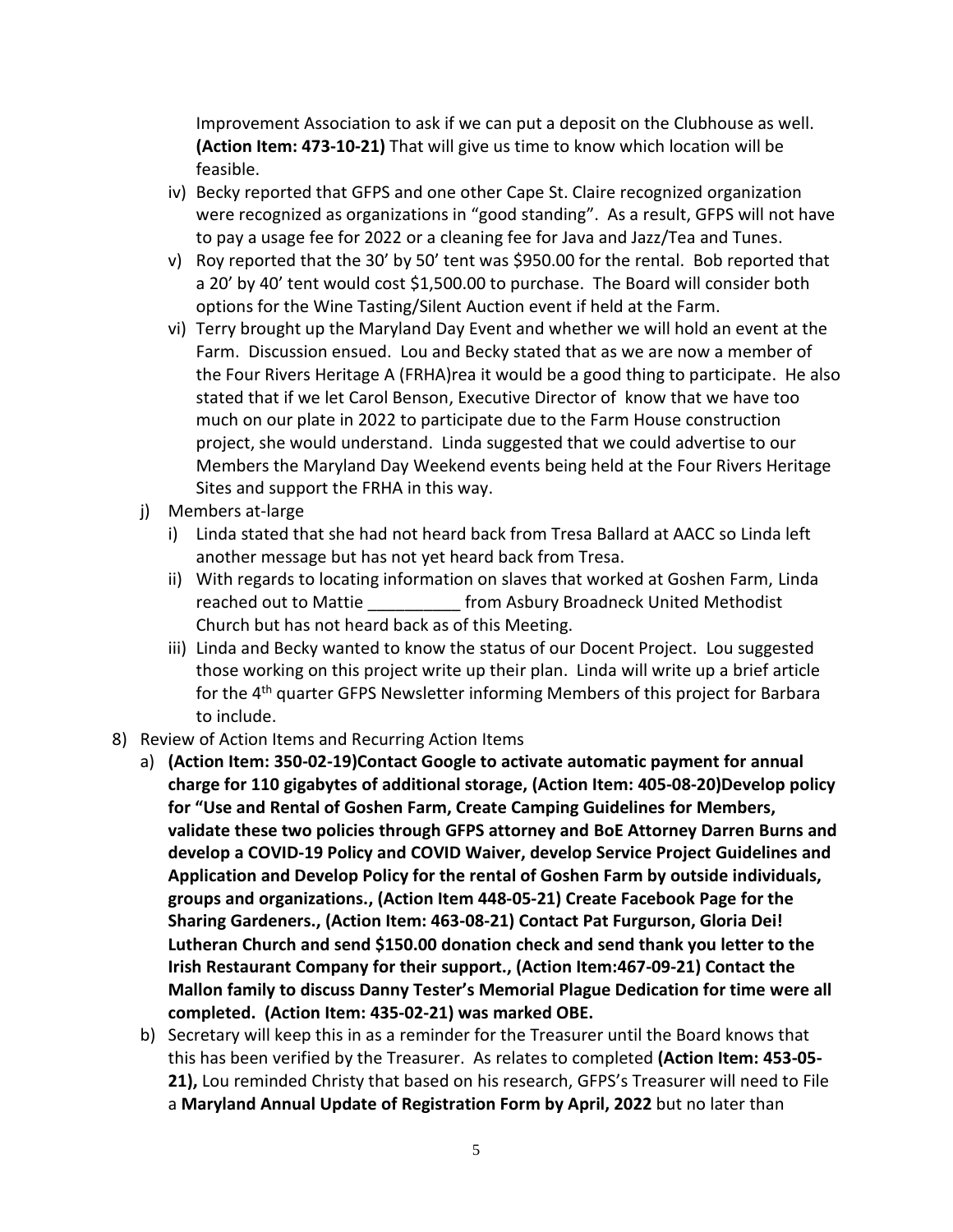August 2022 as we will have met the \$25,000.00 threshold when GFPS files taxes for 2021. Additional forms may need to be filed. A call to Charities and Legal Services Division at 410-974-5534 to verify this is recommended. The email is [dlcharity\\_sos@maryland.gov](mailto:dlcharity_sos@maryland.gov).

- c) As relates to completed (**Action: 450-09-20),** Lou asked that a new action be created to develop and improve a Vendor Agreement for participants at Goshen Farm events. **(Action Item: 474-10-21)**
- 9) On-going Business
- 10) New Business
	- a) "Sense of the Board on ordering shirts, sweatshirts and hats
		- i) Discussion ensued. Barb suggested that we "fire sale" the light green t-shirts. Lou will investigate Charitees and a company that Barb used to order t-shirts, review the inventory, add men's dark green t-shirts, women's dark green t-shirts (large, Xlarge), dark brown sweatshirts, and hats and come up with an order and cost. Lou will then present the cost to the Board for possible approval. **(Action Item: 475-10- 21)**
	- b) Grant Application approval for the Arts Council of Anne Arundel County (To create and print the revised book, Goshen Farm).
		- (1) Lou is asking for approval for submitting the grant as our GFPS policy is if we incur any financial liability in filing a grant application, the Board must approve it before the grant is filed. This grant is a "soft match" grant and the application requests \$1,200.00. **Becky Benner made a motion that we approve the grant application for the Arts Council of Anne Arundel County realizing that there will be some expenses that must be put forth by GFPS. Terry seconded. The motion was approved.**
	- **c)** Lou discussed our long-term relationship with Melissa Wade and Cape Ace Hardware and Melissa's generosity over the years donating items for our auctions, raffles, donations of money as sponsors for events and \$1000.00 towards our 2020 MD Capital Grant Project. The Chair would entertain a motion to approve the naming of Cape Ace Hardware as a Corporate Sponsor at the Sapphire Level. **Barbara Morgan made a motion that we approve the naming of Cape Ace Hardware to the Sapphire Level of Corporate Sponsorship. Roy seconded. The motion carried.**

(1) Order Plaque for Cape Ace Hardware (Lou). **(Action Item: 476-10-21)**

- d) Roy brought up the issue of needing a new stage for the 2022 Summer Concerts. Roy is looking into getting a damaged overseas container. He could cut off one long side for an opening. We could also think about a wooden structure. Either structure would sit north of the flag pole. Roy will talk to Scott about his ideas, get pricing for both ideas and get a decision so that he could include the cost of this stage in his 2022 Grounds Budget (needs to be decided before the treasurer creates the 2022 GFPS Budget for the GFPS Annual Membership Meeting on 1-19-22). **(Action Item: 477-10-21)**
- 11) Review of New Actions Items from the Meeting
	- a) New Action Items were not reviewed.
- 12) Comments from the Floor